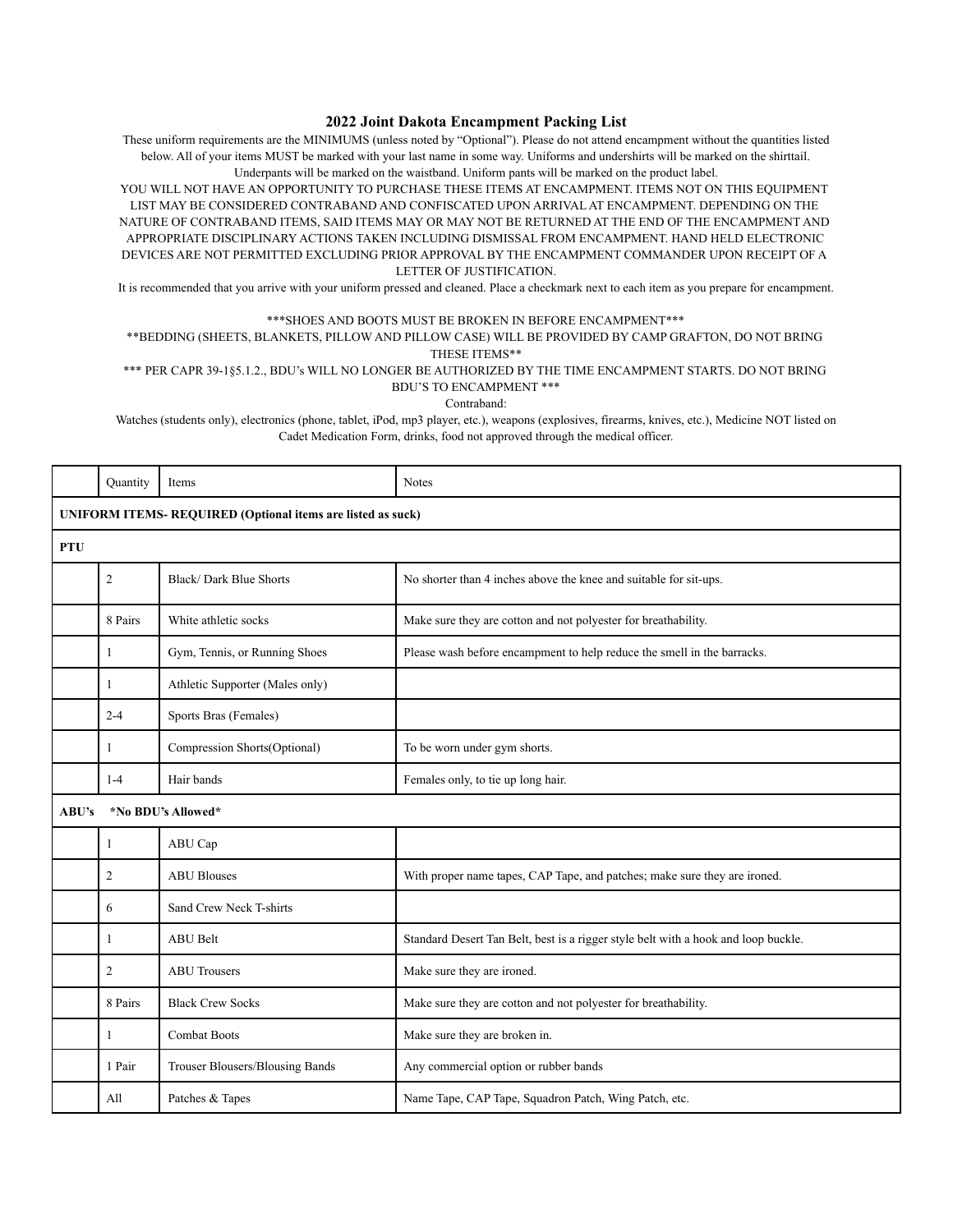| <b>Blues</b>                                                                                                  |                |                                                                      |                                                                                                                                           |  |  |
|---------------------------------------------------------------------------------------------------------------|----------------|----------------------------------------------------------------------|-------------------------------------------------------------------------------------------------------------------------------------------|--|--|
|                                                                                                               | $\mathbf{1}$   | Flight Cap                                                           | With flight cap insignia.                                                                                                                 |  |  |
|                                                                                                               | $\overline{2}$ | <b>Short Sleeve Blues Shirt</b>                                      |                                                                                                                                           |  |  |
|                                                                                                               | 5              | White V-neck T-shirts                                                | Make sure it doesn't show above your blues shirt and that they are cotton.                                                                |  |  |
|                                                                                                               | 1              | <b>Blues Belt</b>                                                    | Dark blue web belt with silver tip and silver buckle.                                                                                     |  |  |
|                                                                                                               | 1              | Blues slacks/pants                                                   | Make sure they are long enough/hemmed to your height.                                                                                     |  |  |
|                                                                                                               | 5 Pairs        | <b>Black Dress Socks</b>                                             |                                                                                                                                           |  |  |
|                                                                                                               | 1              | <b>Black Dress Shoes</b>                                             | Rounded Toe and polished (please don't polish shoes that have parade glass already.)                                                      |  |  |
|                                                                                                               |                | Female Specific Items (Optional) (skirt,<br>high heels, flats, ect.) | Be aware that if you bring these items, they will make marching and walking around more<br>difficult, we advise not to bring these items. |  |  |
|                                                                                                               | 1 Pair         | Shirt Garters (Optional)                                             |                                                                                                                                           |  |  |
|                                                                                                               | 1              | Navy Blue Tie or Tie Tab                                             |                                                                                                                                           |  |  |
|                                                                                                               | 1 Pair         | Grade Insignia                                                       | Epaulets if a cadet Officer, chevrons for Airmen and NCO's.                                                                               |  |  |
|                                                                                                               | 1              | Name Plate                                                           |                                                                                                                                           |  |  |
|                                                                                                               |                | All Ribbons                                                          | Bring all the ribbons that you have earned.                                                                                               |  |  |
|                                                                                                               | 1              | Ribbon Rack                                                          | Make sure it fits all of your ribbons.                                                                                                    |  |  |
|                                                                                                               | 1              | Shoe Shine Kit                                                       | Polish, brush, cloth, cotton balls, etc.                                                                                                  |  |  |
|                                                                                                               | 1              | <b>CAPID</b>                                                         | This is very important.                                                                                                                   |  |  |
|                                                                                                               | 1              | Hydration Gear                                                       | Water bottle, water backpack, should be able to carry at least 1 Quart of water.                                                          |  |  |
|                                                                                                               | 2 Pairs        | Civilian Clothes                                                     | 1 pair for each travel day.                                                                                                               |  |  |
| HYGIENE ITEMS - REQUIRED (Optional items will be listed as such) YOU WILL BE REQUIRED TO USE THESE EVERY DAY. |                |                                                                      |                                                                                                                                           |  |  |
|                                                                                                               | 10             | Underwear                                                            | Make sure they are comfortable for running, marching, ect.                                                                                |  |  |
|                                                                                                               | $3-4$          | Bras (Females)                                                       |                                                                                                                                           |  |  |
|                                                                                                               | 1              | Toothbrush, toothpaste, mouthwash                                    | Mouthwash should be alcohol free.                                                                                                         |  |  |
|                                                                                                               | 1              | Bath soap (in container)                                             | The barracks tend to smell after a few days, so please bring ANTIBACTERIAL soap.                                                          |  |  |
|                                                                                                               | 1              | Shampoo                                                              |                                                                                                                                           |  |  |
|                                                                                                               | 1              | Conditioner (Optional)                                               |                                                                                                                                           |  |  |
|                                                                                                               | 1              | Comb/brush                                                           |                                                                                                                                           |  |  |
|                                                                                                               | $1 - 2$        | WHITE bath towel and washcloth                                       |                                                                                                                                           |  |  |
|                                                                                                               | 1              | Deodorant                                                            | The barracks tend to smell after a few days, please bring antiperspirant deodorant.                                                       |  |  |
|                                                                                                               | 1              | Shower Shoes                                                         | VERY IMPORTANT!!! These are flip flops, crocs, or water shoes of some type that can be worn<br>in the shower.                             |  |  |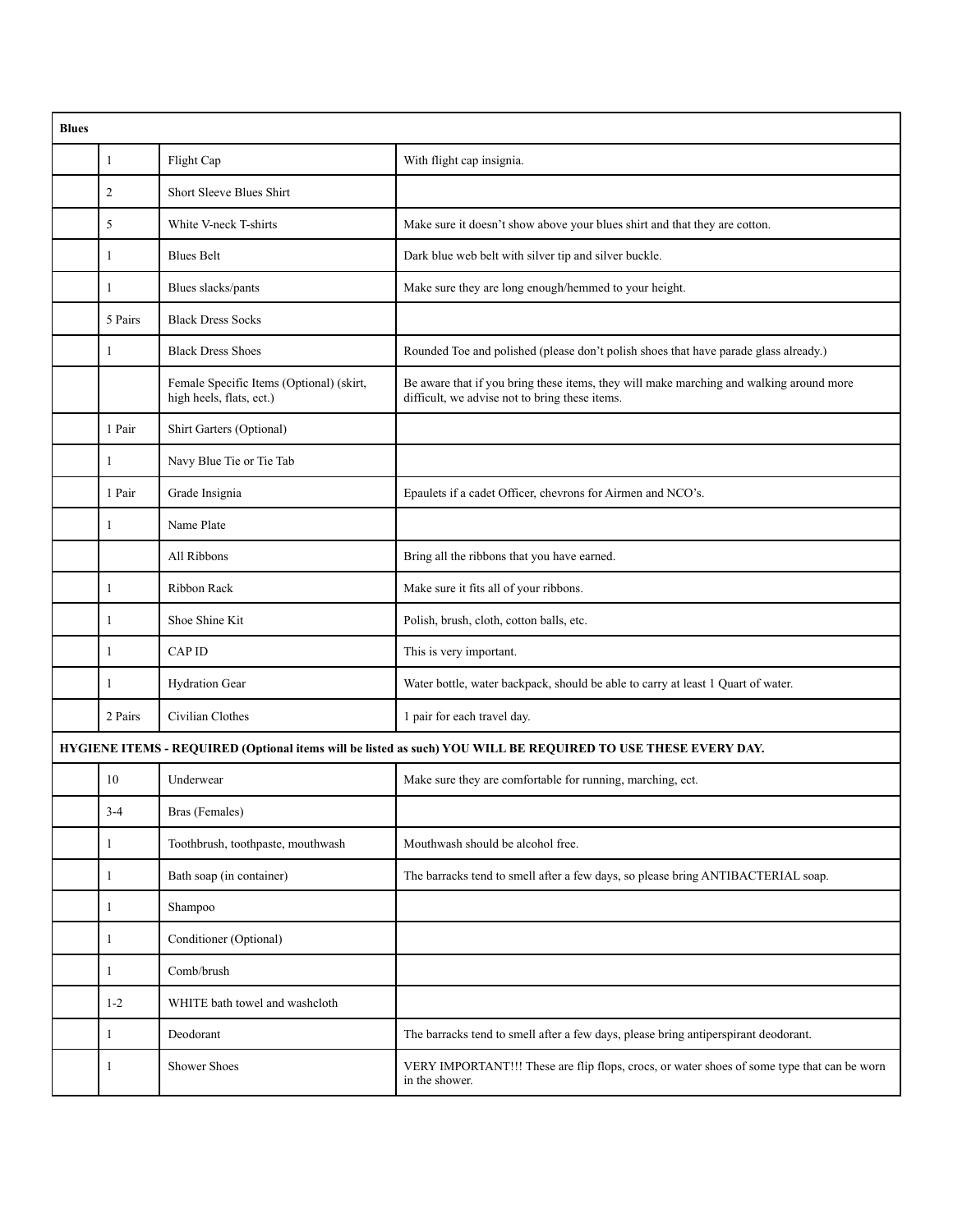|                                                                                                                                                                                | 1              | Foot care kit                                      | This includes blister care and foot powder.                                                                                                         |  |
|--------------------------------------------------------------------------------------------------------------------------------------------------------------------------------|----------------|----------------------------------------------------|-----------------------------------------------------------------------------------------------------------------------------------------------------|--|
|                                                                                                                                                                                | 1              | Razor with shaving cream                           | Males only                                                                                                                                          |  |
|                                                                                                                                                                                | 1              | Week's worth of feminine hygiene products          | Females only                                                                                                                                        |  |
|                                                                                                                                                                                | 1              | Sunscreen                                          | SPF30 or higher.                                                                                                                                    |  |
|                                                                                                                                                                                | 1              | Hair care products (Optional)                      | Gel, hair bands, bobby pins, hairspray, ect.                                                                                                        |  |
|                                                                                                                                                                                | 1              | Make Up (Optional)                                 | Females Only, must be conservative and within reasonable limits, Not excessive or extreme.                                                          |  |
|                                                                                                                                                                                | 1              | Shoe Deodorizer or dryer sheets                    | The barracks tend to smell after a few days, please bring this to combat the smell.                                                                 |  |
|                                                                                                                                                                                | 1              | Hand sanitizer                                     |                                                                                                                                                     |  |
|                                                                                                                                                                                | $8 - 10$       | Face Masks                                         | Cloth or surgical masks. Must follow 39-1 uniform regulations for face masks                                                                        |  |
| PERSONAL ITEMS - (Optional Items listed as such)                                                                                                                               |                |                                                    |                                                                                                                                                     |  |
|                                                                                                                                                                                | $8 - 10$       | Clothes hangers                                    | Black or white, metal or plastic                                                                                                                    |  |
|                                                                                                                                                                                | 1              | Mesh laundry bag, laundry detergent for 2<br>loads |                                                                                                                                                     |  |
|                                                                                                                                                                                | 1              | Flat Ruler                                         | Suggested: a 6 inch ruler and a 12 inch ruler                                                                                                       |  |
|                                                                                                                                                                                | $\overline{4}$ | Pens and Pencils                                   |                                                                                                                                                     |  |
|                                                                                                                                                                                | $\overline{c}$ | Note pads                                          |                                                                                                                                                     |  |
|                                                                                                                                                                                | 1              | Flashlight                                         | 2 sets of batteries                                                                                                                                 |  |
|                                                                                                                                                                                | 1 Pair         | Heavy duty work gloves                             | These need to fit your hands and be broken in before encampment. They also need to be very<br>heavy duty and not tear or break during the activity. |  |
|                                                                                                                                                                                | All            | Personal Medication                                | Must be listed on your form                                                                                                                         |  |
|                                                                                                                                                                                | 1              | Bug repellent with DEET                            |                                                                                                                                                     |  |
|                                                                                                                                                                                |                | Spending Money (Optional)                          | No more than \$50                                                                                                                                   |  |
|                                                                                                                                                                                | 1              | Travel Iron (Optional)                             |                                                                                                                                                     |  |
|                                                                                                                                                                                | 1              | Spray Starch (Optional)                            |                                                                                                                                                     |  |
|                                                                                                                                                                                | 1              | Rain Poncho                                        |                                                                                                                                                     |  |
|                                                                                                                                                                                | 1              | Sunglasses (Optional)                              | May only be worn during permitted times unless documented medical prescription is shown.<br>Aviator style preferred.                                |  |
|                                                                                                                                                                                | 1              | Collection of all forms                            |                                                                                                                                                     |  |
| You can uniform/equipment items from the following locations:<br>Your home squadron<br>1.<br>Commercial sources such as Vanguard Industries (http://www.vanguardmil.com)<br>2. |                |                                                    |                                                                                                                                                     |  |

Anything not in accordance with CAPR 39-1 is strictly prohibited. Prohibited items will be confiscated, locked up, and returned upon check-out.